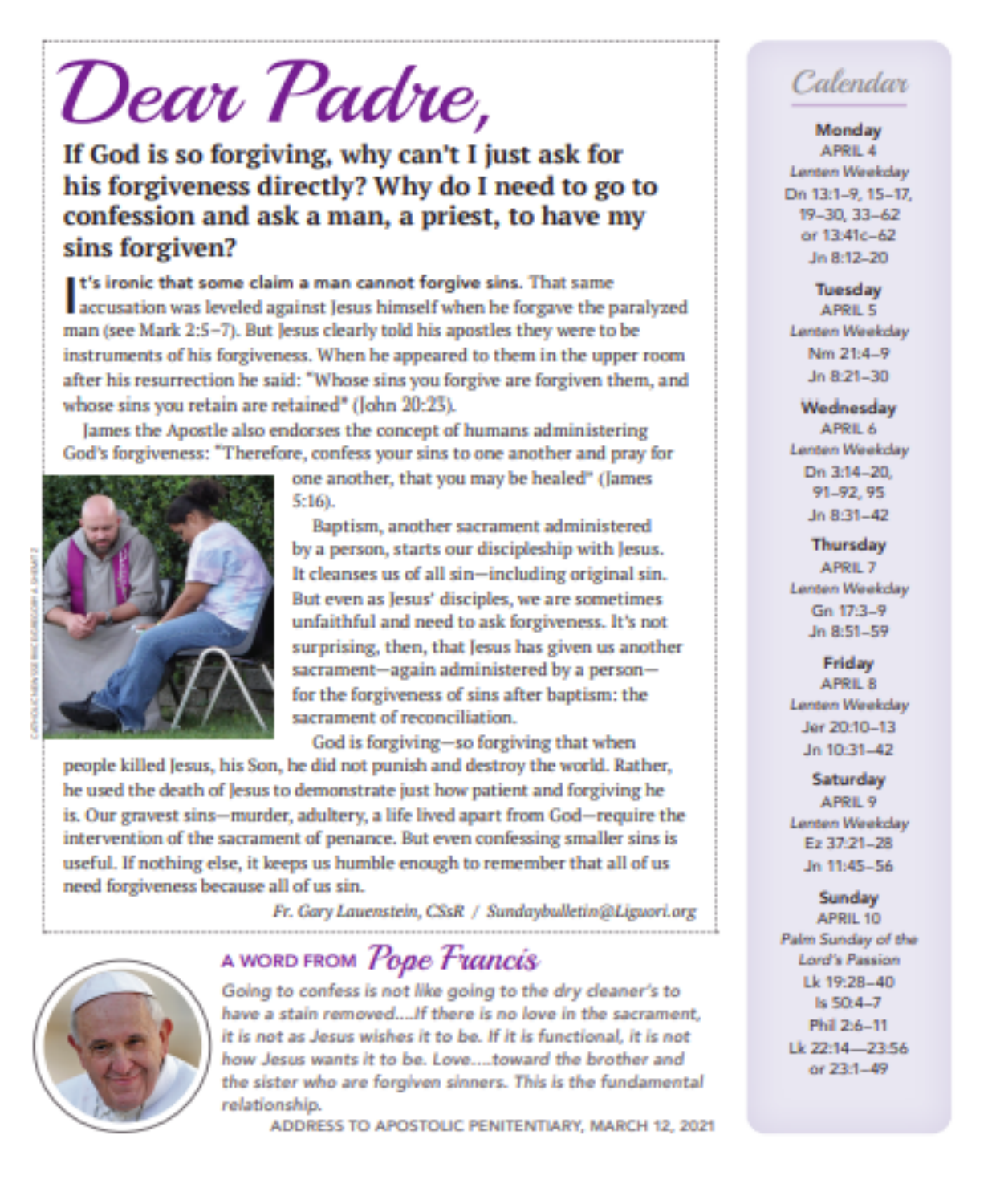

*Fifth Sunday of Lent*  April 3rd 2022



# St. Ann Catholic Church & Our Lady of Chartres Mission *Pastor: Reverend Fr. David Milton Office phone: 228-832-2560, Hours: Monday-Friday 9am-3pm.*  Web: www.stannparishlizana.org --- Email: stanngulfport@hotmail.com



#### **St. Ann Mass Schedule**

Saturday - April 2nd 4:00pm - Donor Sunday – April 3rd 9:00am – Sawyer Sunday – April 3rd 6:00pm – Ex Society **OLC Mass Schedule** Sunday – April 3rd 7:30am - Donor

#### **SACRAMENT of RECONCILIATION**

 Before Mass or Appointment

Monday – April  $4<sup>th</sup> 8:00am$  – Peggy Brookes Wednesday – April  $6<sup>th</sup> 6:00$ pm - Donor Thursday – April  $7<sup>th</sup> 8:00am$  – Peggy Brookes Friday, April 8<sup>th</sup> 8:00am - Donor

## **PALM SUNDAY SERVICES:**

Saturday - April  $9<sup>th</sup> 5:00 \text{pm} -$  Sawyer Palm Sunday – April  $10^{th}$  7:30am - Parish Palm Sunday - April 10th 9:00am - Parish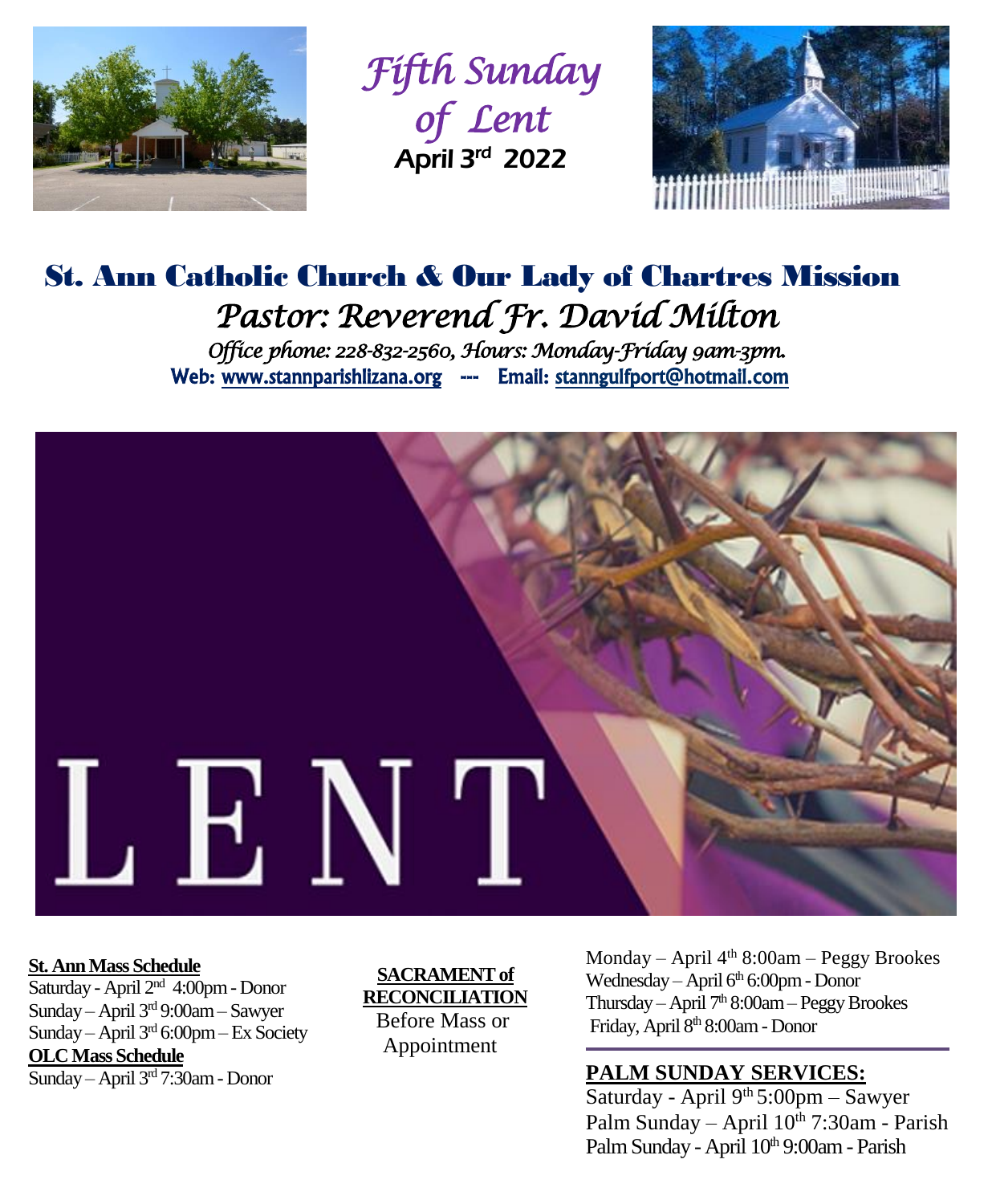# *From Father David's Desk...*

## *"Do Not Sin Any More."*

At first reading of today's Gospel, one might think that those who brought the adulterous woman to Jesus were concerned about observance of the law. Halfway through the story, this error is corrected: "They said this to test him" (John 8:6). They thought that any answer he would provide would anger his audience. If he directed them to stone her, his teaching about mercy and forgiveness would sound hollow, and people would turn away from him. If he spoke against stoning, he would appear to be setting himself above the law, which required that particular punishment for adultery. They must have thought they had Jesus cornered.

Not to be undone by them, Jesus traced him finger on the ground. Was he listing the sins of the woman's accusers? Was he using silence to make them feel uncomfortable? Was he choosing his words carefully? Was he simply doodling? We don't know. But his words "Woman, where are they? Has no one condemned you?" She replied, "No one, sir." Then Jesus said, "Neither do I condemn you." JOHN 8:10–11 cut to the core: "Let the one among you who is without sin be the first to throw a stone at her" (John 8:7). Who would dare step forward to execute the sentence? They left, beginning with the elders because the custom was to throw the stones according to age—eldest first.

Had Jesus undermined his teaching about mercy and forgiveness? No. Had he denigrated the law? No. Did he leave the woman with the impression that her sin was not serious? No. He left her with this admonition: I will not condemn you to death, but you have to change your life.

> With Prayer,  *Fr. David*

# \* How quick are you to point out the failings of others? What good comes from it?  $*$  What in your life do you know you have to change? Why can't you do it? **St. Ann Stewardship:** Identifiable: \$2145.00 – Loose: \$271.00 Children: \$23.00 (ACH: \$5.00) **Total: \$2439.00 OLC Stewardship:** Identifiable: \$155.00 – Loose: \$99.00 **Total: \$254.00**

#### **SYMPATHY:**

Extend your sympathy to the Scarborough family on the loss of their son, Sawyer. Please keep Lacy, David, and all of the Scarborough family, in your Prayers during this difficult time.

## **6:00PM MASS Cancellation**:

The 6:00pm Mass will be cancelled starting April  $9<sup>th</sup>$ . Should you have any questions please contact Fr. David

## **LENTEN ADORATION Schedule:**

Adoration on Friday during Lent will be 8:30am to 9:30am in the Chapel.

## **STATIONS of the Cross:**

Stations of the Cross, Friday during the Lenten season beginning at 6:00pm in the Church.

#### **CATFISH Dinners:**

Catfish dinners will be served every Friday during the Lent. Dinner will be served from 4pm to 7pm in the parish hall. Carry out is available.

## **SECOND Collection:**

There will be a second collection after Mass, April 3rd for Fr. David's order - The Herald of Good News.